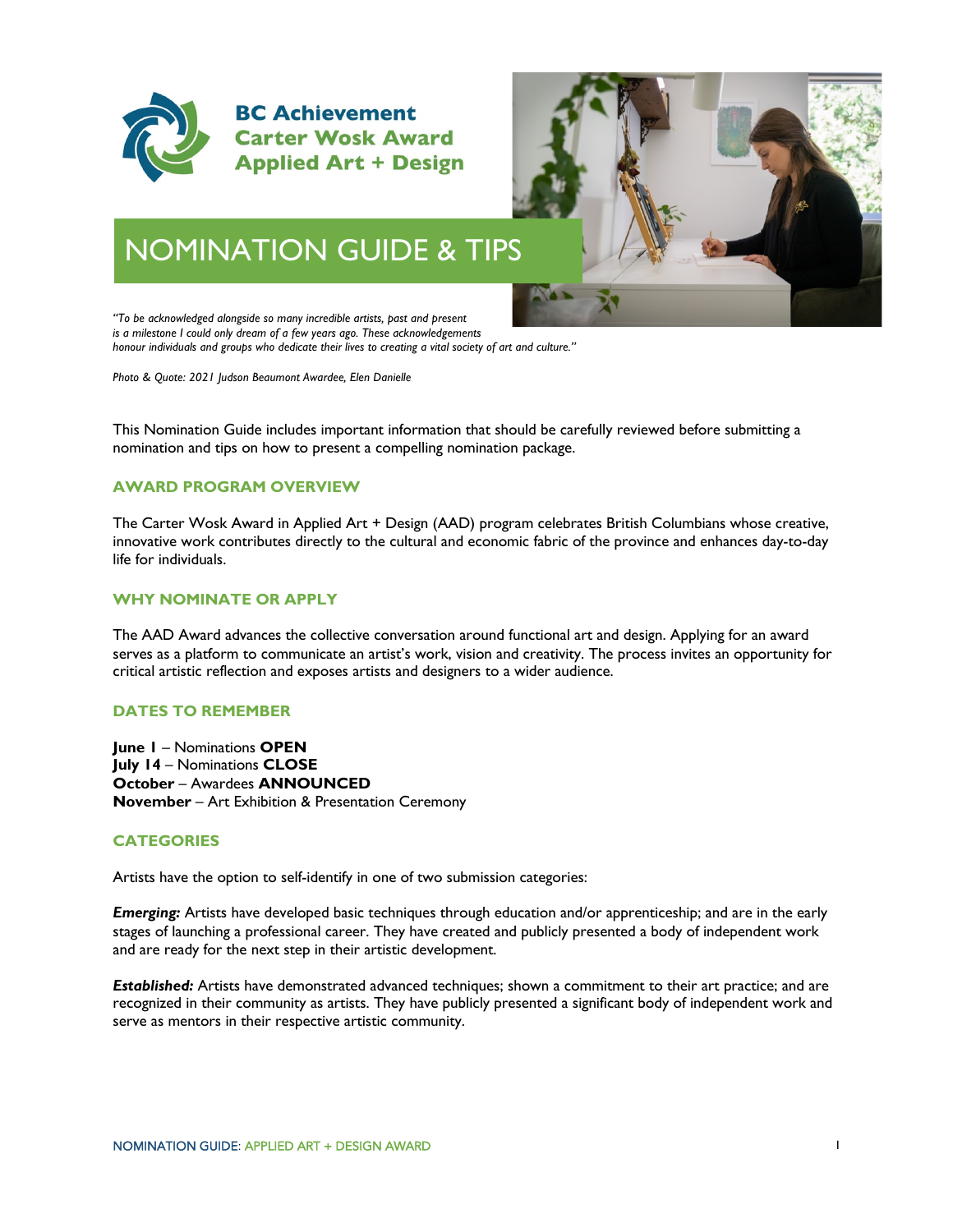## **WHAT IS CONSIDERED APPLIED ART + DESIGN**

Artists and designers whose work has a practical or functional application can be considered for this award. This includes, but not limited to, furniture, textiles, jewellery, ceramics, weaving, glass, fashion, and industrial design.

#### **WHO CAN NOMINATE / APPLY**

Self-nominations are accepted and encouraged. Any person, group or organization may submit nominations for the Award with exceptions noted below:

- Current members of the selection committee, or members of the selection committee's immediate family may not submit a nomination
- BC Achievement board members may not submit a nomination

#### **ELIGIBILITY**

- The nominee must have lived in BC for at least three years
- Posthumous nominations are *not eligible*
- Past recipients of the Award are not eligible

*Note:* Those who work in the fields of architecture, fine art, graphic or interior design, web or mobile design are not eligible to receive the award.

## **HOW TO NOMINATE / APPLY**

The nominator must complete the **online Nomination form** and include the following:

- **Artist Statement** (max 3,000 characters incl. spaces or approx. 500 words)
- **Nominee CV or resumé**
- **Ten images of the nominee's work & Visual List**
- **Recent Challenges – optional** (**max** 2**,000 characters incl. spaces or** approx. 3**50 words)**
- **Up to 5 Additional Materials - optional** (support letters, testimonials, certificates, links to video or media coverage *\*each link is considered one additional material\*)*

*Note:* It is recommended that the artist or nominator write out the Artist Statement and Recent Challenges in a word document first before adding the content to the online nomination form.

## **TIPS FOR SUBMITTING A COMPELLING NOMINATION**

**Artist Statement** (max 3,000 characters incl. spaces or approx. 500 words)

- Tell the artist's story by describing why the nominee became an artist, what field or medium they work in, what inspires them to do the work they do
- Discuss who or what has influenced the nominee
- Describe what makes the nominee's work unique, innovative etc. and how does it contribute to the cultural economy of BC
- Highlight how and where the nominee has made a difference
- Describe how the nominee has earned the respect of their peers; how the nominee is a role model or mentor in their field
- Explain why the nominee should be considered to receive the award

**Note:** If NOT a self-nomination, the nominator should write about the above on behalf of the artist and provide a description of how they know the nominee.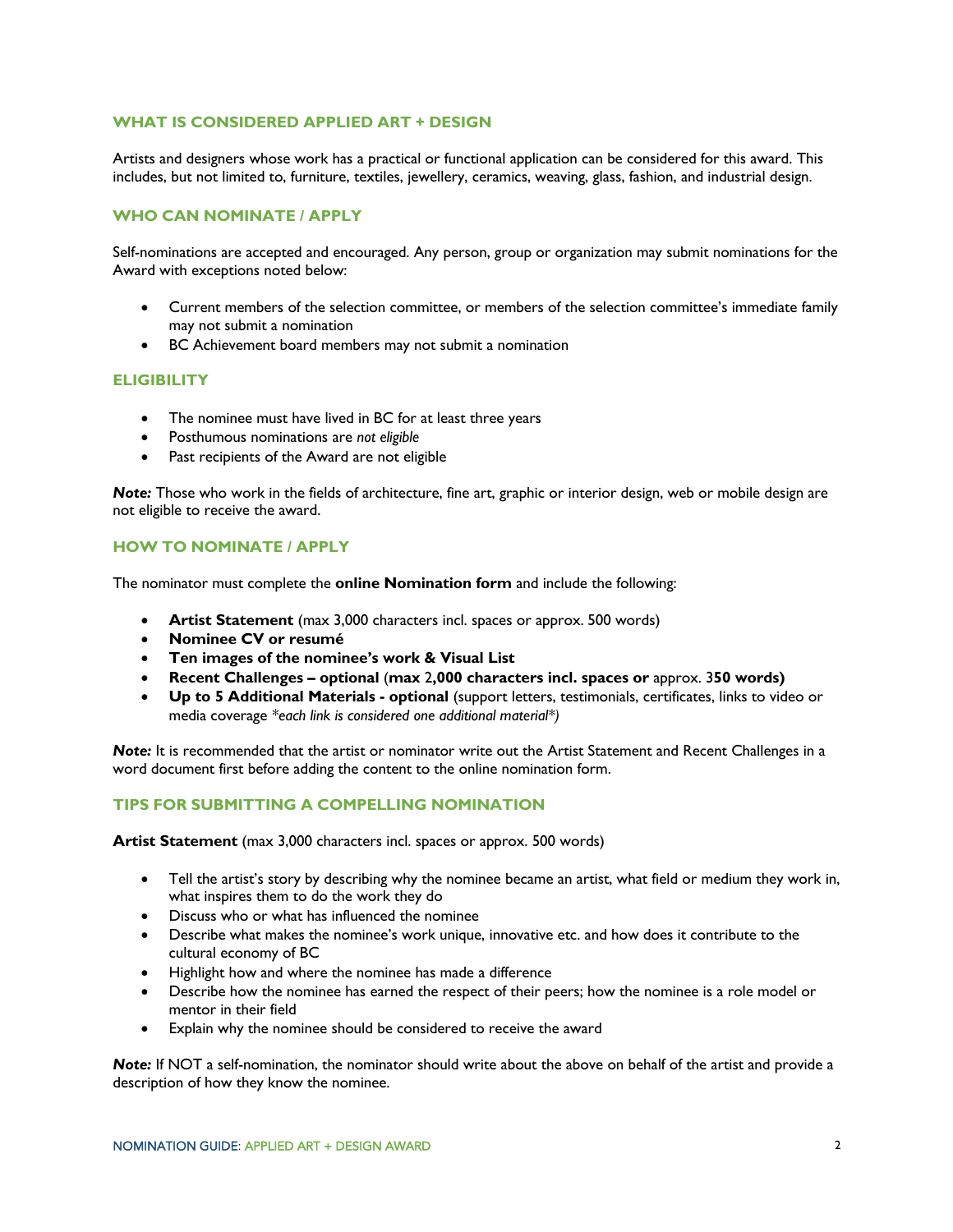# **Artist CV or Resumé**

• Provide an outline the artist's work and include their training, experience, significant projects, achievements, and ongoing learning

#### **Images & Visual List**

- High quality photos make a difference to the jury
- Submitted images should show off the nominee's work in the best light possible
- It is strongly recommended that the nominator submit the maximum number of images permitted (ten)

#### *All images should:*

- Be high resolution (min IMB) in JPEG format (if they're blurry don't submit them)
- Shot on a solid background and with good lighting; if the image is taken outdoors, ensure no shadows are blocking the art
- Show the nominee's signature style even if it is in different mediums
- Be consistent in terms of style and format
- Be of recent work; however, images of older work can be submitted if it shows growth in the nominee's skill

Nominators are encouraged to include images that focus on the details of the nominee's work.

# *Please name images using this format: last name, first initial, image number*

(e.g., HuntJ01, HuntJ02 etc.)

*Visual List* - for each image, please include the number, title, year it was completed, medium and a short description

**Note:** It is recommended that the artist/nominator provide links via YouTube or to the artist's website, particularly if the artist's work produces sound (e.g., musical instruments, installations etc.).

**Recent Challenges - optional** (max 2,000 characters incl. spaces or approx. 350 words)

• Include a statement about the challenges the nominee has faced; this provides context and speaks to their story of determination, creativity, innovation, and resilience

## **Additional Materials - optional**

• Jury members appreciate the opportunity to review support letters\*, testimonials, certificates, videos or media coverage that depict the nominee's achievements as they indicate the scope of an artist's work *(\*each link submitted is considered one additional material\*)*.

\*Letters help to paint a complete picture of the nominee and what they have accomplished. They should:

- Describe why the nominee should be considered for the award; this is particularly helpful if the nominee is an emerging artist
- Be written by an individual who knows the nominee well enough to be able to talk about the nominee from first-hand experience (e.g., past award recipients, or other well-known people in a similar field to the nominee)
- Be current and written *specifically for the AAD Award program*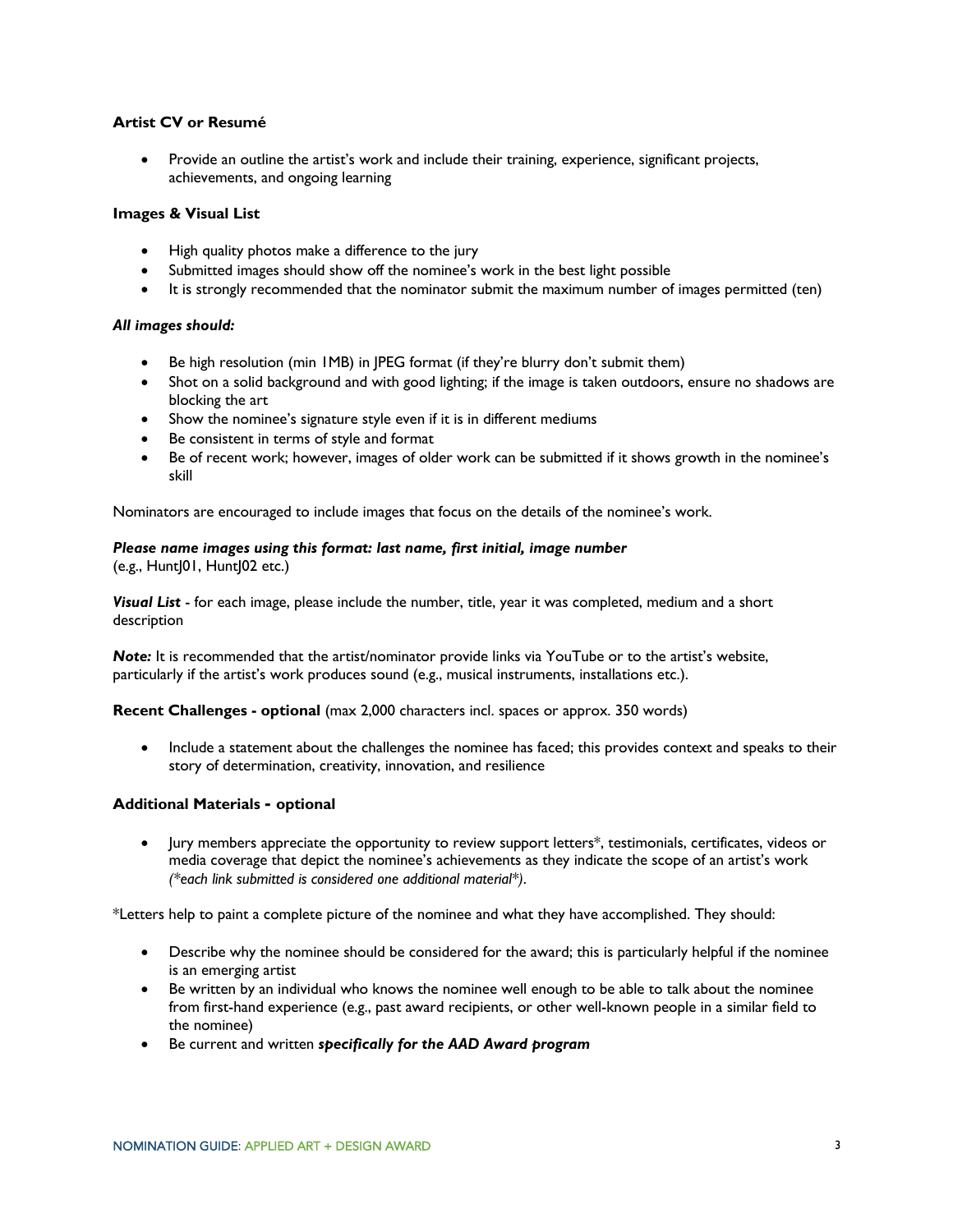Strong nominations often use descriptive words to describe the nominees such as: leader, innovator, advocate, mentor, commitment, dedication, recognition, determination, exemplary, admired, passionate, inspirational, resourceful, persevering, resilient etc.

*Note:* Request support letters early on so the referee has time to write a strong letter.

# **UPDATING A NOMINATION**

Nominations are valid for three years including the first year of nomination and two subsequent years.

Nominators are strongly encouraged to update their nomination package for consideration by the following year's selection committee if their nominee was not recognized in the previous year's Awardee cohort.

#### **To update your nomination, please complete the online nomination form, and select "this is an update to a previous submission" + the year**

#### **BEFORE YOU BEGIN**

- Have ALL nominator and nominee contact information on hand (full name, street & mailing address, email, phone number, website & social media handles, if applicable)
- Use a word document to prepare the Artist Statement & Recent Challenges (optional) content; then copy and paste it into the respective box
- Have all documents and images ready to upload
- Budget 15-20 minutes to complete the online form

#### **SELECTION OF AWARDEES**

An independent jury reviews the nominations and selects the awardees*.* The decision of the jury is final. Nominees are notified only if selected for an award. Nominators are informed as to whether or not they have been successful with their application.

Selection of Awardees is based on the nomination package submitted and the *criteria* of creativity, originality, innovative approach and aesthetics. Up to three artists will be awarded including the emerging artist.

*Judson Beaumont Emerging Artist –* the Judson Beaumont Emerging Artist designation was established in 2021. Named in honour of the late Judson Beaumont (1959- 2020), this recognition aims to embody Judson's enthusiasm, kindness and generosity, exemplify the meaning of excellence and inspire other applied artists and designers.

# **AWARD OF DISTINCTION**

The award is presented to an established artist in recognition of extraordinary and sustained accomplishment in applied art + design. Recipients exemplify committed vision, innovative enterprise, passionate talent, and they are an inspiration to their community and province. Past recipients are:

- 2021 Ann McLaren, craniofacial prosthetics
- 2020 Nancy Bryant, costume designer
- 2019 Gordon Hutchens, Ceramics
- 2018 Bill Pechet, Public Art Design
- 2017 Sam Carter, Exhibition Design
- 2016 Mustang Survival, Industrial Design
- 2015 Arc'teryx, Product Design
- 2014 Judson Beaumont, Furniture Design
- 2013 Wayne Ngan, Ceramics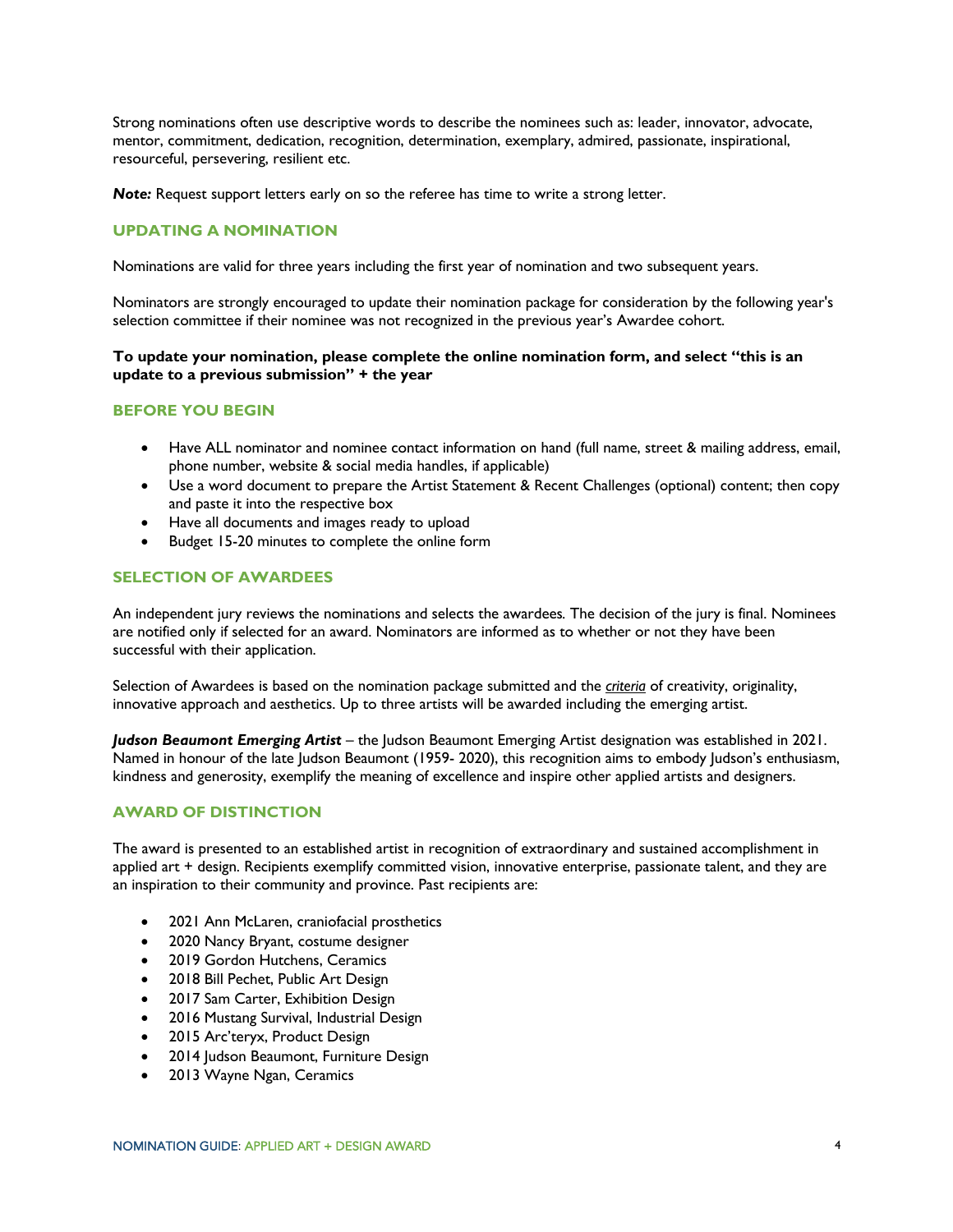- 2012 Catherine Regehr, Fashion & Home Design
- 2011 Phil Nuytten, Innovator/Designer
- 2010 Doug Simpson, Folding Kayaks
- 2009 Karl Stittgen, Jewellery
- 2008 John Fluevog, Shoe Designer
- 2007 Toni Cavelti, Jewellery & Joanna Staniszkis, Textile & Clothing
- 2006 Neils Bendtsen, Furniture Designer & Martha Sturdy, Designer

# **RECOGNITION**

AAD recipients receive \$2,500 each and are featured in a Recognition film produced by BC Achievement. In addition, they receive a medallion and lapel pin designed by renowned First Nations artist Robert Davidson, CM, OBC, and a commemorative framed certificate and letter from the Premier recognizing their achievements.

Awardees are also granted use of the Carter Wosk Award in Applied Art + Design seal to signify their creative excellence.

An art exhibition and presentation ceremony will be held to showcase the awardees' accomplishments.

# **FREQUENTLY ASKED QUESTIONS**

## **1. Can a team enter?**

Yes, nomination packages from teams with a maximum of three applied artists and designers are accepted.

#### **2. What is the definition of "recent work?"**

The independent jury prefers to view work completed in the last two to three years – they are seeking current work, rather than historical work where possible.

#### **3. Are part-time artists eligible?**

Yes, if the artist is committed to their practice; has produced a significant body of work; and is recognized by their community and peers as an artist.

## **4. Should a previously submitted nomination package be updated?**

Yes, nominees should provide updated visuals and information reflecting their recent work annually.

#### **5. When are awardees notified and where are the names of the awardees published?**

Awardees are notified in October. Their names are published on BC Achievement's website and social media channels.

#### **6. Has the name of the award changed over the years?**

Yes, in 2017 the name was changed from BC Creative Achievement Awards for Applied Art and Design to the Carter Wosk Award in Applied Art + Design.

## **7. Can information be saved on the online nomination form and completed at a later date?**

Yes, it can.